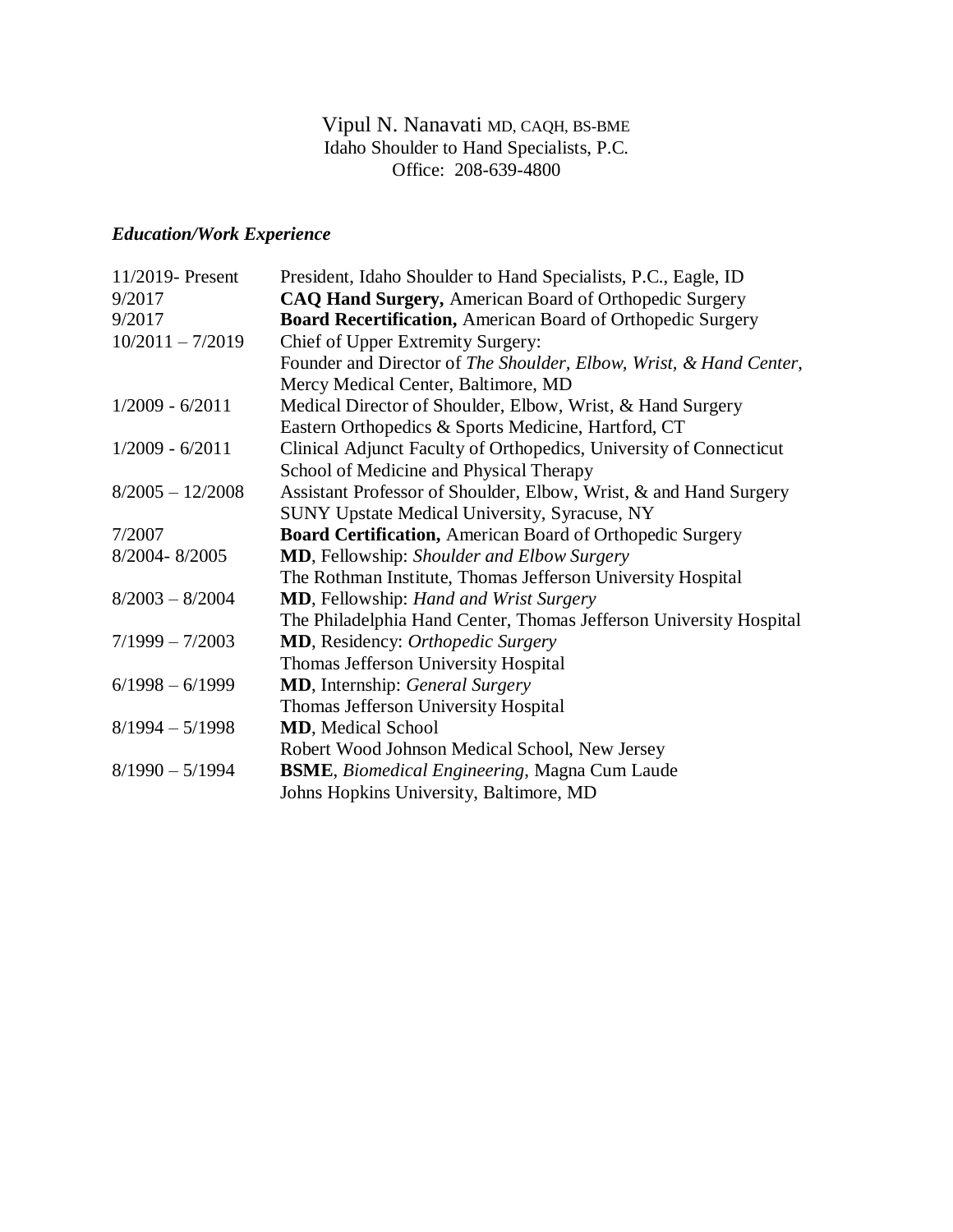### *Publications and Presentations*

*Reverse Shoulder Arthroplasty Glenoid Fixation: Is there a benefit in using four instead of two screws?* Nanavati V, James J, Allison M, Werner F, McBride D, Basu N, Sutton, L. Journal of Shoulder and Elbow Surgery: Vol. 22(8) 1030-6. August 2013

*Reverse Shoulder Arthroplasty Fixation: Is there a benefit of using 4 screws vs. 2?* Nanavati V, Werner, F, Sutton L. Poster Presentation, ORS national meeting, January 2011

*Does glenoid baseplate geometry affect its fixation in reverse shoulder arthroplasty?* Nanavati V, Werner F, James J, Huffman K, Sutton L. Journal of Shoulder and Elbow Surgery: Vol 21, Issue 7, pgs 917-924, July 2012

*Curved vs Flat Back Glenoid Fixation in Reverse Shoulder Arthroplasty: A comparison using 3-D Computer Generated Modeling.* Nanavati V, Werner F, Sutton L. Submitted to Journal of Shoulder and Elbow Surgery, 2011

*Optimizing Glenoid Base Plate Fixation during Reverse Shoulder Arthroplasty using 3-D Computer Generated Modeling*, Nanavati V, Werner F, Sutton L. Journal of Shoulder and Elbow Surgery: 2010 19(5); 664-669

*Optimizing Glenoid Base Plate Fixation during Reverse Shoulder Arthroplasty using 3-D Computer Generated Modeling,* Nanavati V, Werner F, Sutton L. Podium Presentation, Orthopaedic Research Society, ORS/AAOS national meeting, March 2008

*Acute Dyspnea in a 10 Year Old Boy after a fall.* Choi J, Mcfadden D, O'Connor F, Nanavati V. Case Report, Current Sports Medicine Reports, March/April 2008

*Distal Biceps Tendon Repair: A Critical Review of Techniques,* Nanavati V, Setter K, Choi J. Current Opinion in Orthopaedics: Vol 18(4) July 2007

*Biomechanical Analysis of Proximal Row Carpectomy with and without allograft meniscus interposition,* Nanavati V, Werner F, Klena J. Journal of Hand Surgery, February 2009.

*Biomechanical Analysis of Proximal Row Carpectomy with and without allograft meniscus interposition,* Nanavati V, Werner F, Klena J. Poster Presentation**,** ASSH national meeting, September 2007; ORS/AAOS national meeting, March 2008

*Acute Glenohumeral Instability: Diagnosis and Treatment*, Nanavati V, Lazarus M. Adult Reconstruction**,** Berry D and Steinman S. Adult Reconstruction, Lippincott and Wilkins, 2007. 1 st Edition

*Nerve Conduits*, Nanavati V, Taras J, Steelman P. J Hand Therapy, April-June 2005; Review. *Ultrasonographic Screening for Deep Vein Thrombosis after Arthroplasty.* Nanavati V, Rajput V. Letter to Editor, Annals of Internal Medicine, April 1998; 128;7; page 106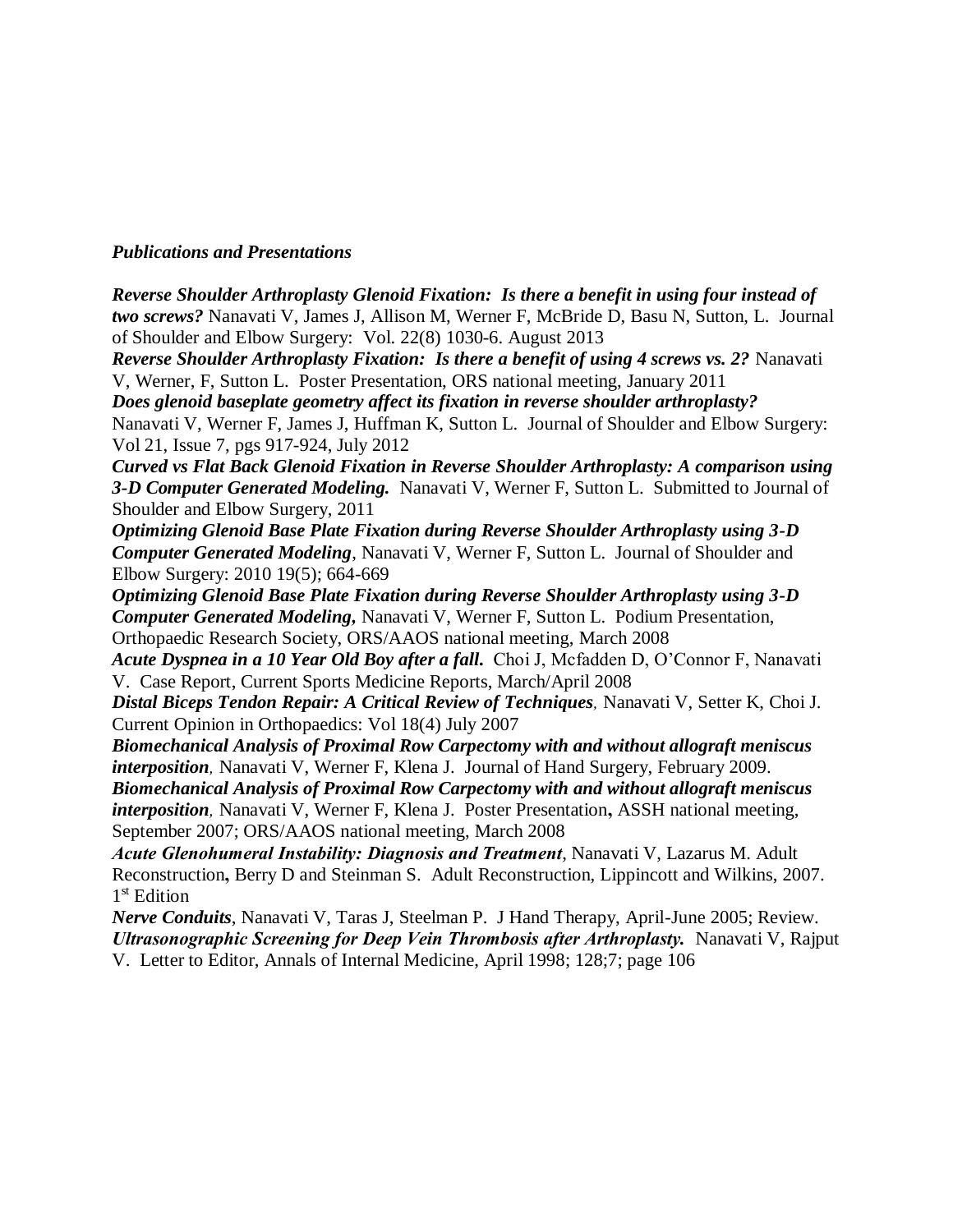Professional Activities and Committees

| 10/2019   | <b>Guest Lecturer: APRN/RNFA National Conference</b>                           |
|-----------|--------------------------------------------------------------------------------|
| 2/2018    | Faculty: Maryland Orthopedic Association                                       |
| 5/2017    | Faculty: LIMA Shoulder Training Course                                         |
| 5/2017    | Faculty: ATI Therapy Worker's Compensation Meeting                             |
| 10/2015   | Design Consultant: LIMA Corporate - Elbow Arthroplasty system                  |
| 10/2015   | Design Consultant: LIMA Corporate - Wrist/Small Joint Arthroplasty system      |
| 10/2015   | Traveling Fellowship: Advanced Shoulder Reconstruction, Germany                |
| 8/2014    | Faculty: LIMA Advanced Shoulder Arthroplasty Course                            |
| 3/2013    | Faculty: ATI Therapy CME Mid-Atlantic Region Orthopedic Seminar                |
| 8/2012    | Faculty: Mid-Atlantic Arthrex Shoulder Course                                  |
| 1/2011    | Design Consultant: Synthes Intramedullary Clavicle Nail Lab – Salzburg Austria |
| 8/2010    | Faculty: Synthes EPOCA Total Shoulder Arthroplasty Training Course             |
| 2/2009    | Faculty: Synthes EPOCA Total Shoulder Arthroplasty Training Course             |
| 1/2009    | Faculty: AAOS/ASES Shoulder and Elbow: Surgical Techniques & Management        |
| 9/2008    | Faculty: Synthes OR Nursing/Secondary Provider Orthopaedic Trauma Course       |
| 8/2008    | Faculty: Saratoga Summer Shoulder and Elbow Symposium                          |
| 8/2007    | Faculty: Saratoga Summer Shoulder and Elbow Symposium                          |
| 7/2007    | Keynote Speaker: New York Self Insurers Association Symposium                  |
| 1/2007    | Faculty: AAOS/ASES Shoulder and Elbow: Surgical Techniques & Management        |
| 10/2006   | Course Director: Current Concepts in Diagnosis & Treatment of Common           |
|           | Shoulder Injuries                                                              |
| 2005-2009 | Medical records committee, University Hospital, Syracuse NY                    |
| 2007-2009 | Peri-operative services committee, University Hospital, Syracuse, NY           |
| 2005-2009 | Co-Director of Shoulder and Elbow Service, SUNY Upstate Medical University     |
| 2006-2008 | Director: Shoulder/Elbow/ Hand Surgery Medical Student Program                 |

Industry Experience

- Engineering/Surgical Consultant for Flower Orthopedics
- Engineering/Surgical Consultant for Synthes Inc.
- Engineering/Surgical Consultant for LIMA Inc.
- Medical Consultant for Stability Biologics
- US and European Patent Holder: Anatomic Locking Intramedullary Clavicle Fixation Device for Fractures: Nanavati V, Paci J, Werner F, Sutton L, SUNY Upstate Medical University